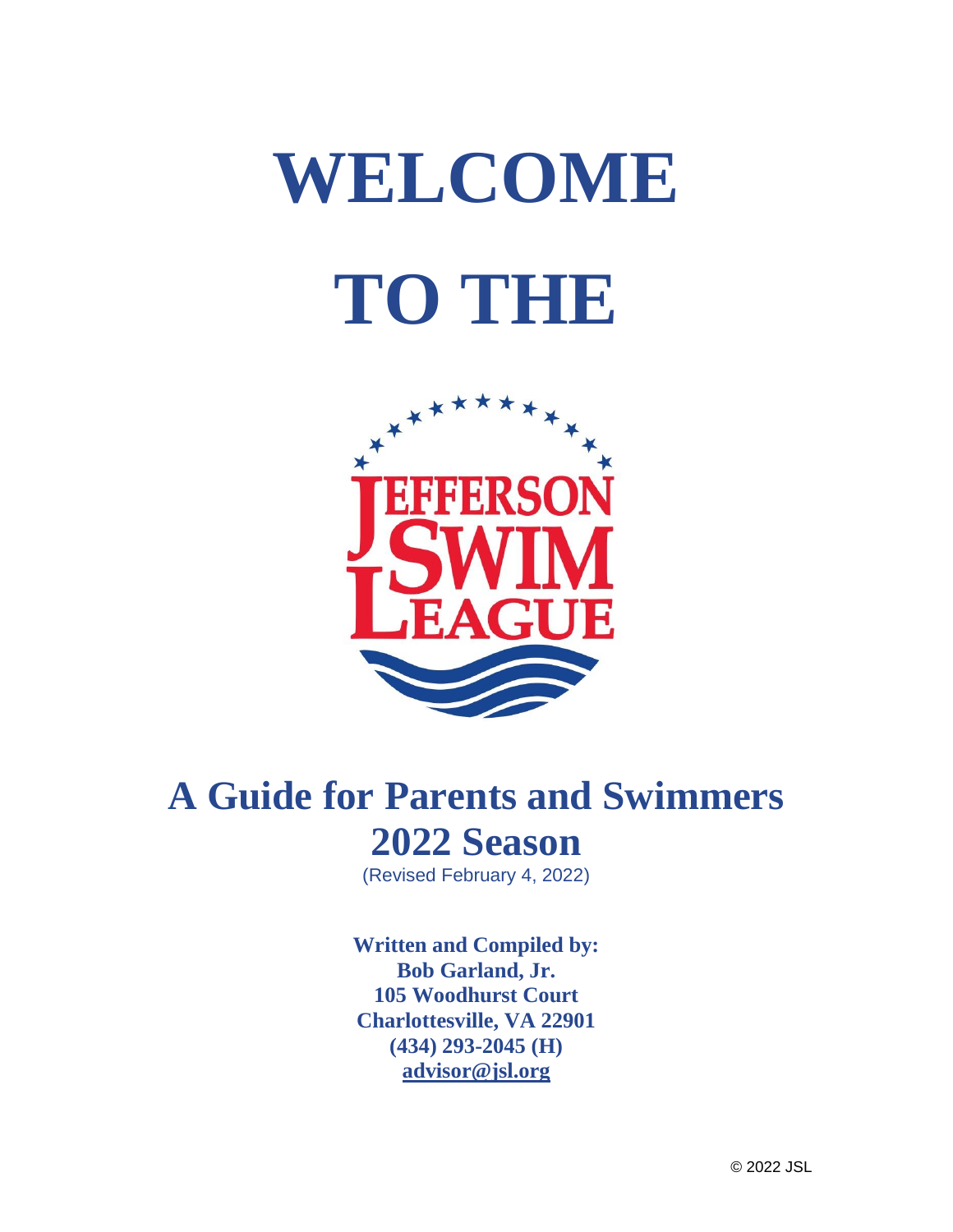#### **When viewing online, use "Ctrl + click on link" to open in new tab.**

#### **Table of Contents**

| How Swimming Compares to Other Sports  Page 3                    |  |
|------------------------------------------------------------------|--|
|                                                                  |  |
|                                                                  |  |
|                                                                  |  |
|                                                                  |  |
|                                                                  |  |
|                                                                  |  |
|                                                                  |  |
|                                                                  |  |
|                                                                  |  |
| The Swim Meet Volunteer Positions (continued)  Page 8            |  |
|                                                                  |  |
|                                                                  |  |
| Helping Your Swimmer (and You) Through Their First Meet  Page 10 |  |
| JSL and the Ben Hair - Just Swim for Life Foundation Page 11     |  |
|                                                                  |  |
| Freestyle Athlete Development Program  Page 13                   |  |

#### **Learn More About JSL**

This manual serves only as an introduction to JSL and summer swim team. For more information, you may find the full **[JSL Team Manual](https://www.jsl.org/information2020.php?content=teammanual)** on the **[JSL Webpage](https://www.jsl.org/index.php)**.

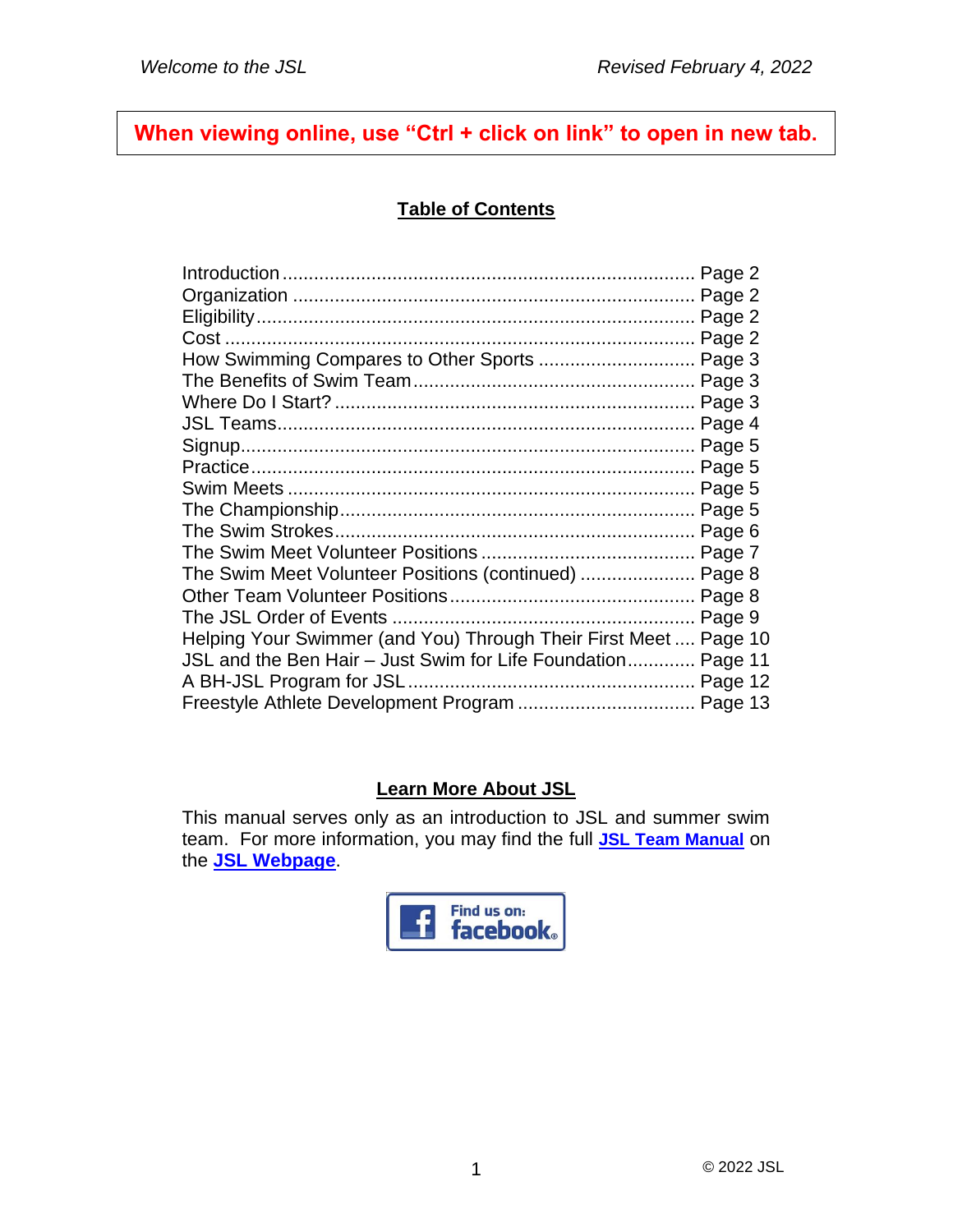#### **Introduction**

The Jefferson Swim League (JSL) was originally formed in 1966 with five teams. Today it consists of seventeen teams with about 2700 swimmers and serves as the summer swim league for the Central Virginia area. It is recognized as one of the most organized and financially stable children's sports organizations in the area and has enjoyed tremendous growth and support over its history. The secret to its success can be attributed to the many parent volunteers who work tirelessly on the Board, at the many swim meets during the summer, and behind the scenes throughout the year, with a simple goal in mind - "Bylaw #1":

*"The purpose of this Board is to ensure a summer age group swimming program in the Central Virginia area and to provide a maximum opportunity for the greatest number to participate."*

#### **Organization**

The JSL is governed by a **[Board](https://www.jsl.org/information2020.php?content=board&menu=organization§ion=board)** consisting of five officers and a representative from each member team. In addition, numerous advisors and consultants lend their talents to the Board on a regular basis. Each representative has one vote with ties being broken by the President. Other than this one exception, neither the officers nor the consultants have a vote on the Board so that all teams have equal representation, regardless of size. The Board normally meets once a month from February to September (except August) to conduct the business of the League, set schedules, and plan for the end-of-season Championship. JSL sanctioned swim meets are governed by **[JSL Bylaws and Rules and Regulations](https://www.jsl.org/information2020.php?content=bylaws)** and procedures as well as **[USA Swimming Rules and Regulations](https://www.usaswimming.org/docs/default-source/governance/governance-lsc-website/rules_policies/2022-mini-rulebook.pdf)**.

#### **Eligibility**

All individual teams have eligibility policies for their own members. JSL requires a swimmer to be a bona fide member of one of the League teams and be no older than 18 years old on June  $1<sup>st</sup>$  of the summer season nor have swum on a college level team. In addition, 18-year-olds must still be in or have just finished high school. There is a 5-year-old minimum age limit. In the interest of safety, a child must be able to swim the freestyle unassisted for 25 meters before entering a League meet. There are five competitive age groups in JSL as determined by the swimmer's age on June 1st - 5-8y.o., 9-10y.o., 11-12y.o., 13-14y.o., and 15-18y.o. While there is not a separate age group for 5 & 6 year olds (they are considered 5–8y.o.), there are separate events limited to those who are 5 or 6.

#### **Cost**

Each member team has its own charges to join their swim team and JSL gets \$25.00 per swimmer from each team as a League fee. In return for this fee, JSL supplies all manuals, all forms, all ribbons used at meets, all clinics, insurance, and all expenses related to the Championship (pool rental, ribbons, trophies, insurance, etc.). JSL also pays a substantial portion of all equipment purchases for member teams (start systems, computers, software, watches, etc.) & maintains the **[JSL Webpage](https://www.jsl.org/index.php)**. Additionally, JSL donates \$1.00 per swimmer to BH-JSL (see page 11) to help fund learn-to-swim programs and waterproof our community. It would be hard to imagine a better value for \$25.00.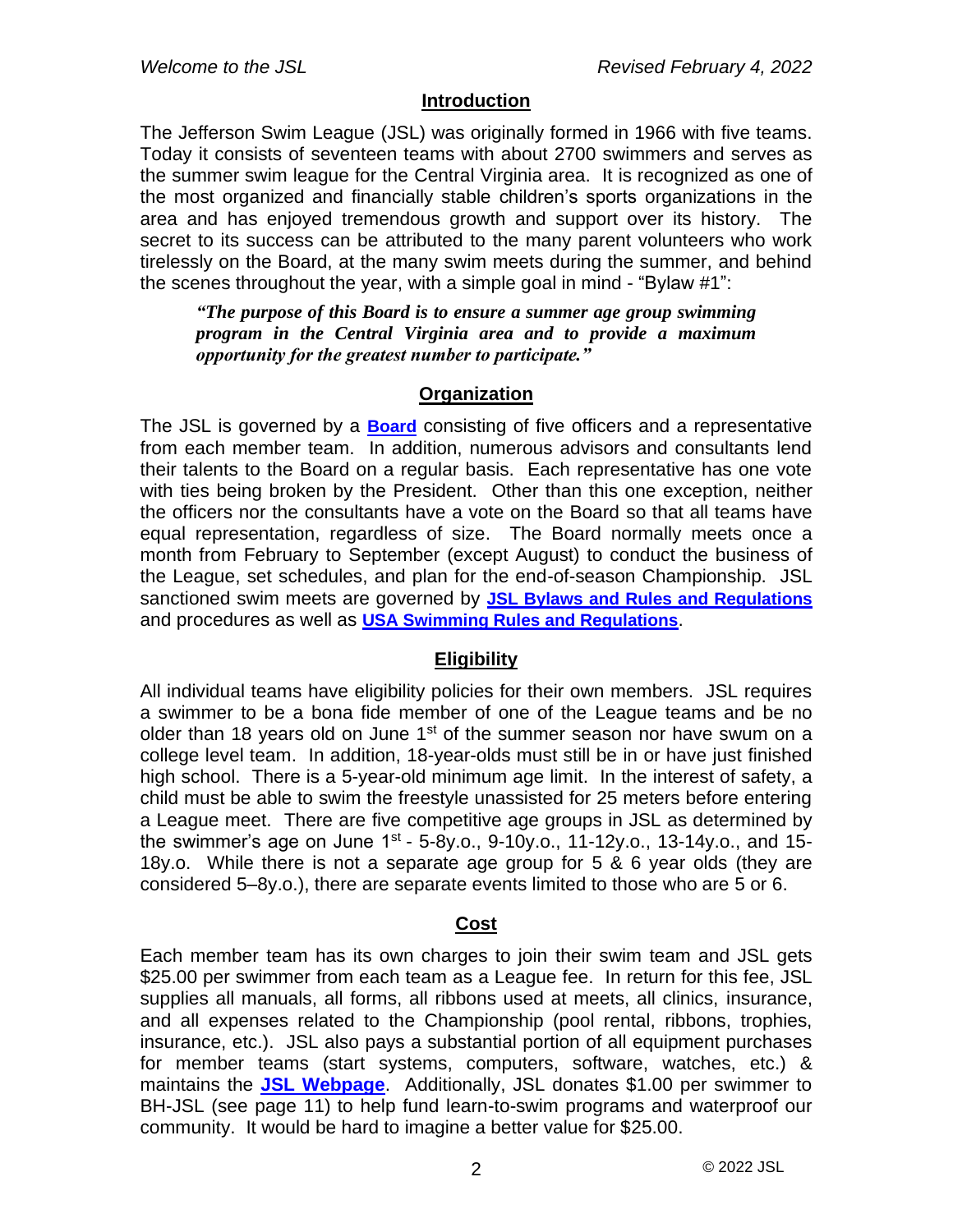#### **How Swimming Compares to Other Sports**

JSL believes that swimming offers a unique experience among all youth sports. Most parents and kids are familiar with soccer, baseball, and other sports where the parents watch two small teams of kids in a game coached by a few parents and officiated by even fewer persons. Summer swim team is not like that at all. The average swim team in JSL has over 175 kids and swim meets require more than 50 volunteers to run even the smallest meet. It would not be unusual for a weekly dual meet (two teams swimming one another) to have over 300 kids participating. This requires a tremendous amount of organization and teamwork as well as a considerable number of parent volunteers. It might be said that when a parent signs up a child for swimming, the parent also commits to volunteer for one of the many positions at the swim meets.

#### **The Benefits of Swim Team**

As noted above, JSL involves the entire family in a wholesome sport during the summer. Children who have spent just one summer competing in JSL become "water safe" and often quickly surpass their parent's swimming skills. Both children and parents will benefit from the team spirit and camaraderie of swimming and both will quickly realize that some of their best friends are met through the swim team experience.

JSL values safety above all else. For example, the **[JSL Rules and Regulations](https://www.jsl.org/information2020.php?content=bylaws)** specify the minimum safety certifications for coaches to be on deck and all JSL coaches at JSL events have successfully passed a criminal background check. You may review all **[Coaches' Certifications](https://www.jsl.org/support2020.php?section=coaches&content=coachcert)** on **[www.jsl.org](https://www.jsl.org/index.php)**. In addition, member teams may have further required coaching standards. To the best of our knowledge, there has never been a serious injury in JSL.

The JSL places a huge importance on sportsmanship and fair competition. One of the most coveted awards in JSL is the team **[Sportsmanship Award](https://www.jsl.org/general2020.php?menu=main§ion=sportsmanship&content=sportsmanship)** given at the Championship. This award is given to one team in each division that receives the highest sportsmanship ratings from other teams in their Division.

To keep the competition close and exciting, scoring is limited to the top two finishers from each team in all individual events (one from each team in all relay events), but ribbons are awarded through 16<sup>th</sup> place. Because swim team has swimmers from all age groups, the points scored in a meet by an 8 year old are just as important to the team as those scored by an 18 year old. Few sports teams value their younger teammates as much as swim team. Older swimmers often serve as mentors and positive role models for younger swimmers as well as helping the coaches.

#### **Where Do I Start?**

As with other sports, swimming has its own rules, procedures, vocabulary, and idiosyncrasies. Parents and kids new to swimming can be particularly confused by all of this. That's why this manual was developed - in part as a welcome to the Jefferson Swim League as well as an introduction to swimming. Every parent (including the author) well remembers when they had no clue as to what summer swim league was all about. Join us now for the "Times of Your Life"!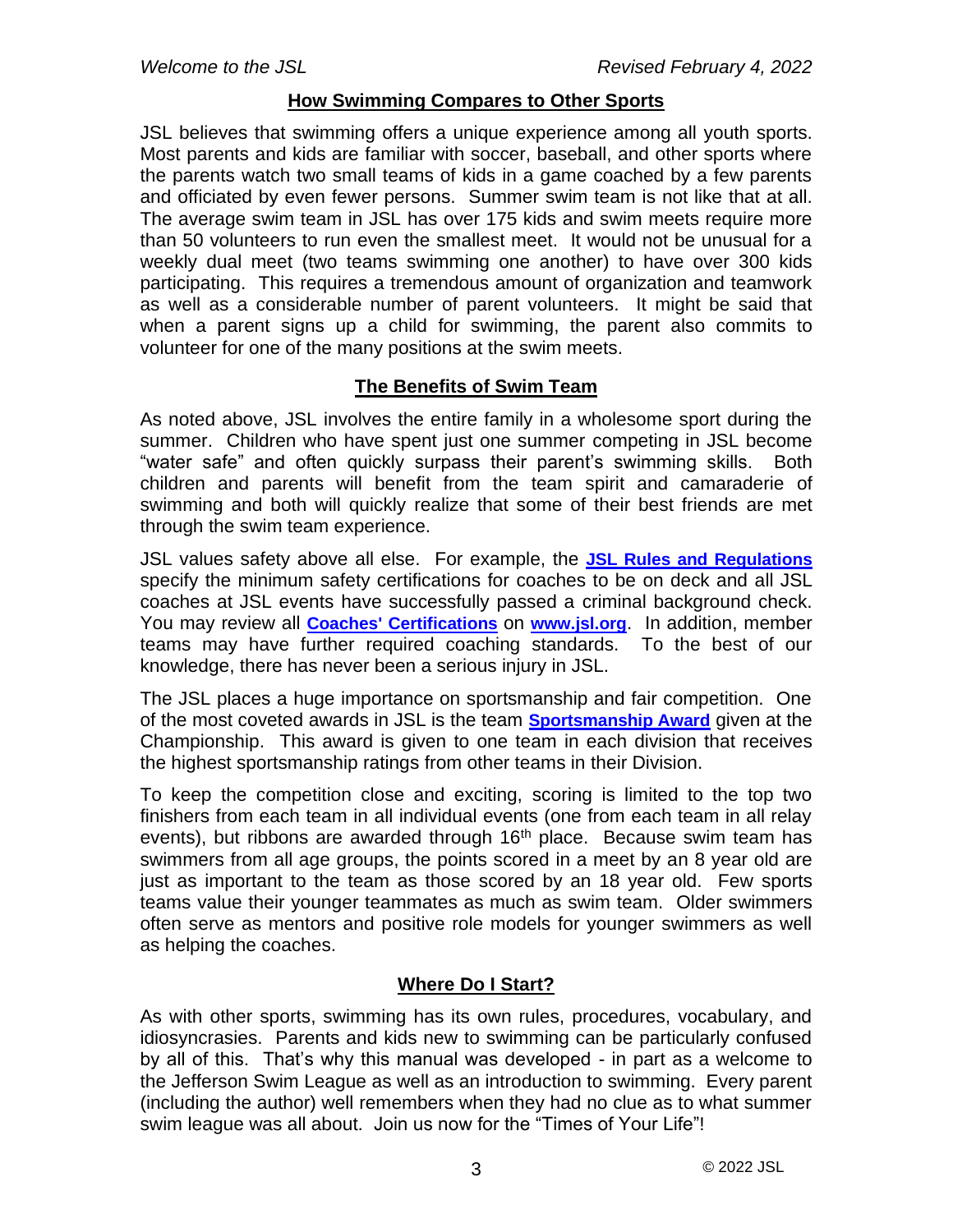#### **[JSL Teams](https://www.jsl.org/teams2020.php)**

The JSL is divided into three divisions containing teams of similar strengths based on their previous year's Championship finish position. Meets with other teams in the Division are scored meets and count towards the Regular Season Divisional Championships. Non-scored swim meets may also be scheduled to be swum for fun and experience.

#### **JSL TEAM ABBREVIATIONS and LOCATIONS**

**[ACAC](https://www.jsl.org/acac2020.php) -** The **A**TLANTIC **C**OAST **A**THLETIC **C**LUB'S **50 meter 8-lane** home pool is located in the Four Seasons sub-division between Hydraulic Road and Rt. 29 North. The pool is behind the clubhouse.

**[BHSC](https://www.jsl.org/bhsc2020.php) -** The **B**OARS **H**EAD **S**PORTS **C**LUB is located off of Rt. 250 on the west side of Charlottesville. The entrance is marked as the Boars Head Resort and Sports Club. The Sports Club complex and **25 meter 6-lane** pool are behind the Inn.

**[CBST](https://www.jsl.org/cbst2020.php) -** The **C**ULPEPER **B**ARRACUDAS **S**WIM **T**EAM **25 meter 6-lane** home pool is located on Country Club Road off of Business Route 29 in Culpeper.

**[CGST](https://www.jsl.org/cgst2020.php) -** The **C**ROZET **G**ATORS **S**WIM **T**EAM'S **25 meter 8-lane** home pool is located in Claudius Crozet Park in Crozet

**[CITY](https://www.jsl.org/city2020.php) –** The CHARLOTTESVILLE **CITY** SWIM TEAM'S **25 meter 8-lane** home pool is located in Washington Park at the corner of Preston Ave. and 10th St. in Charlottesville.

**[ELKS](https://www.jsl.org/cgst2020.php) -** The **ELKS** LODGE is located off Rt. 20 north on the east side of Charlottesville. The entrance is marked on the left and the **25 meter 6-lane** pool is to the left of the main building.

**[FAST](https://www.jsl.org/fast2020.php) -** The **F**luvanna **A**quatic **S**ports **T**eam is located in Fluvanna County, but does not have a home pool at the present time and swims all meets away.

**[FCC](https://www.jsl.org/fcc2020.php) -** The **F**ARMINGTON **C**OUNTRY **C**LUB is located off of Rt. 250 on the west side of Charlottesville. The entrance is marked as Farmington Country Club. The **25 meter 8-lane** pool is to the left of the main building.

**[FLST](https://www.jsl.org/flst2020.php) -** The **F**OREST **L**AKES **S**WIM **T**EAM'S **25 meter 6-lane** home pool is located off Rt. 29 north of Charlottesville in the Forest Lakes SOUTH sub-division.

**[FSBC](https://www.jsl.org/fsbc2020.php) -** The **F**RY'S **S**PRING **B**EACH **C**LUB is located off Jefferson Park Ave. in the southern part of Charlottesville. The entrance is marked as Fry's Spring Beach Club and the **50 meter 7-lane** pool is behind the main building.

**[FV](https://www.jsl.org/fv2020.php) -** The **F**AIR**V**IEW SWIM & TENNIS CLUB is located off highway #651 on the north side of Charlottesville. The **25 meter 6-lane** pool can be seen from the road on the left.

**[GCC](https://www.jsl.org/gcc2020.php) -** The **G**LENMORE **C**OUNTRY **C**LUB is located off of Rt. 250 east of Charlottesville. The **25 meter 6-lane** pool is to the right of the main clubhouse.

**[GHG](https://www.jsl.org/ghg2020.php) -** The **G**REENE **H**ILLS **G**ATOR'S CLUB is located off of Rt. 230 on the north side of Stanardsville. The **25 meter 6-lane** pool is to the left of the main building.

**[HM](https://www.jsl.org/hm2020.php) -** The **H**OLLY**M**EAD home pool is located in the Hollymead subdivision off of Rt. 29 north of Charlottesville. The **25 meter 6-lane** pool is next to the parking lot in front of the Silver Thatch Inn.

**[KWC](https://www.jsl.org/kwc2020.php) -** The **K**EY **W**EST **C**LUB **25 yard** pool is located in the Key West subdivision off of Rt. 20 north on the east side of Charlottesville.

**[LG](https://www.jsl.org/lg2020.php) -** The **L**OUISA **G**ATORS use the Louisa County pool which is located at the Betty Queen Intergenerational Center on Industrial Drive in Louisa County. The entrance is marked with a sign and the **25 yard 6-lane** pool is at the back of the building.

**[LMST](https://www.jsl.org/lmst2020.php) -** The **L**AKE **M**ONTICELLO **S**WIM **T**EAM **25 meter 6-lane** pool is located at Lake Monticello approximately 45 minutes to the east of Charlottesville.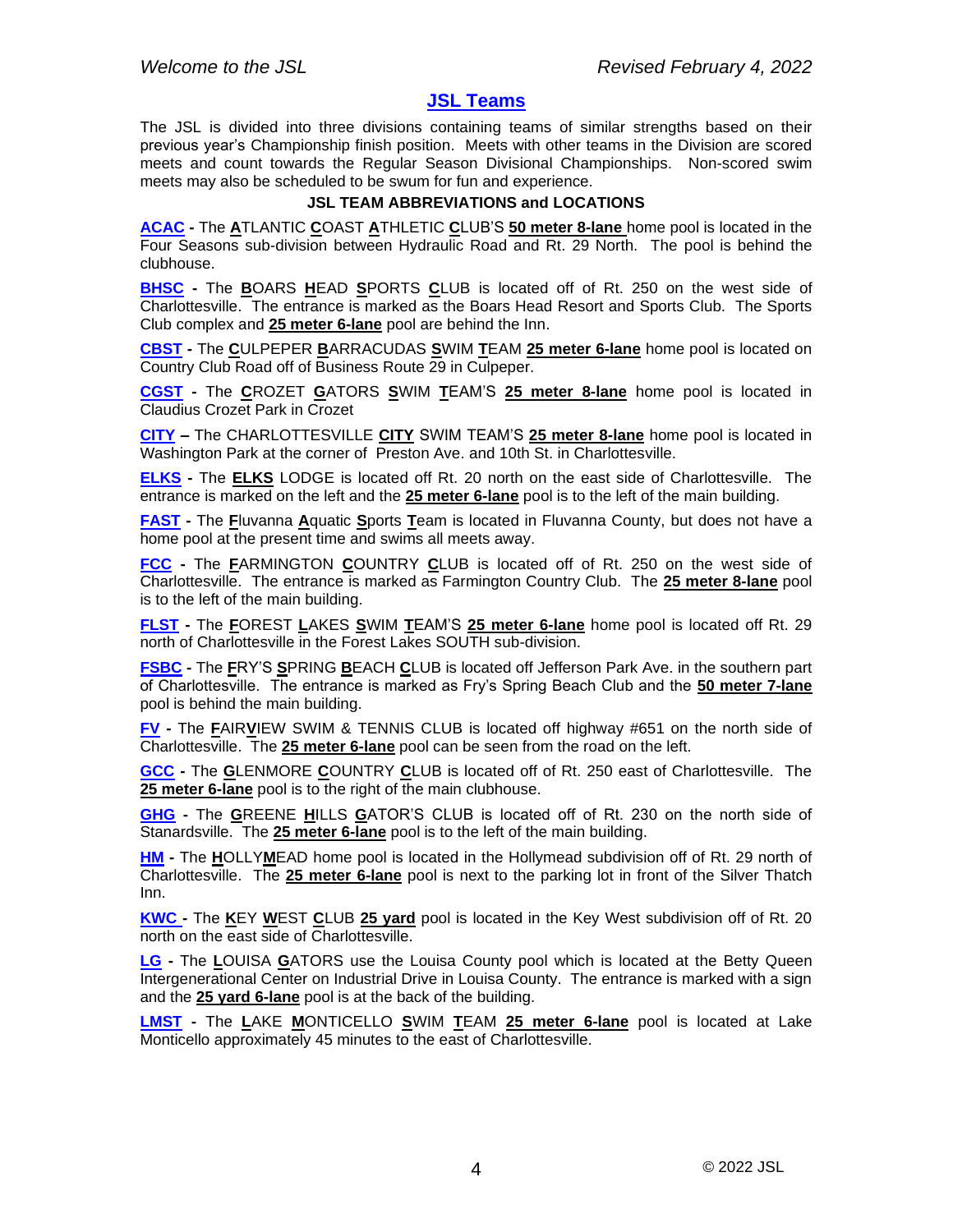#### **Signup**

JSL Teams may have different signup procedures including "pizza parties", signup day, etc., but one thing is certain - all parents must completely fill out and sign a JSL Registration Form and it must be received by JSL by 9PM two days before a swimmer can participate in their first JSL swim meet. One form can be used for as many as four swimmers in a family. Some teams use online registration to facilitate this process and registration forms are not used. During signup, every parent should sign up for a volunteer position if at all possible.

#### **Practice**

Practice times and sessions will vary with each team, but practice is an extremely important part of a being a successful swimmer and having a successful swim team. It would be a rare swimmer who could master all of the competitive swim strokes, turns, and takeoffs without proper instruction and hours of practice. Regular attendance at practice improves stroke technique, builds endurance, inspires swimmer confidence, and, of course, benefits the team. Every effort should be made to attend all practices.

#### **Swim Meets**

JSL swim meets are held once a week for about 6 weeks during the summer. Most meets are dual (two-team) meets, but there may also be tri-meets (3 competing teams). **[Scheduled Meets](https://www.jsl.org/information2020.php?content=meetsched&menu=meets§ion=meetsched)** are held on Wednesday nights with the exception of the ELKS home meets which are held on Tuesday nights. Normally, warm-ups start at 5PM with the meet starting at 6PM. Depending on the number of swimmers, some meets can last up to 4 hours or more. Times may vary, be sure to check the schedule and don't be late! Directions to all pools are available from your team or on the **[Team Page](https://www.jsl.org/teams2020.php)** on **[www.jsl.org](https://www.jsl.org/index.php)**.

JSL requires that coaches have meet lineups prepared several days before a meet, so it is very important to inform the coach if a swimmer will not be at a particular swim meet. Every swimmer is an integral part of the meet and successful coaching strategy depends on knowing who will be at the meet and who will not. Be considerate of your coach and teammates by keeping your coach well informed of vacations, expected and unexpected absences, etc.

As mentioned earlier, good sportsmanship is a hallmark of JSL competition. Swimmers and parents must be on their best behavior at a swim meet. Teams must be either gracious hosts or well behaved guests during the course of a swim meet. JSL reserves some of its strictest sanctions for poor sportsmanship.

#### **[JSL Championship](https://www.jsl.org/championship2020.php)**

The **[JSL Championship](https://www.jsl.org/championship2020.php)** is the culmination of the entire season. It is usually held on the last Friday and Saturday of July at **[UVa's Aquatic and Fitness Center](http://recsports.virginia.edu/?q=aquatic-and-fitness-center)**, but has been held at other locations. It is one of the largest youth sporting events in the area with about 2,000 swimmers. Every team competes and it is open to all JSL swimmers who have swum in at least two meets during the regular season. Otherwise, there are no qualifying standards. One of the long-standing traditions in JSL is that every swimmer should have the opportunity to swim in at least two events in the Championship.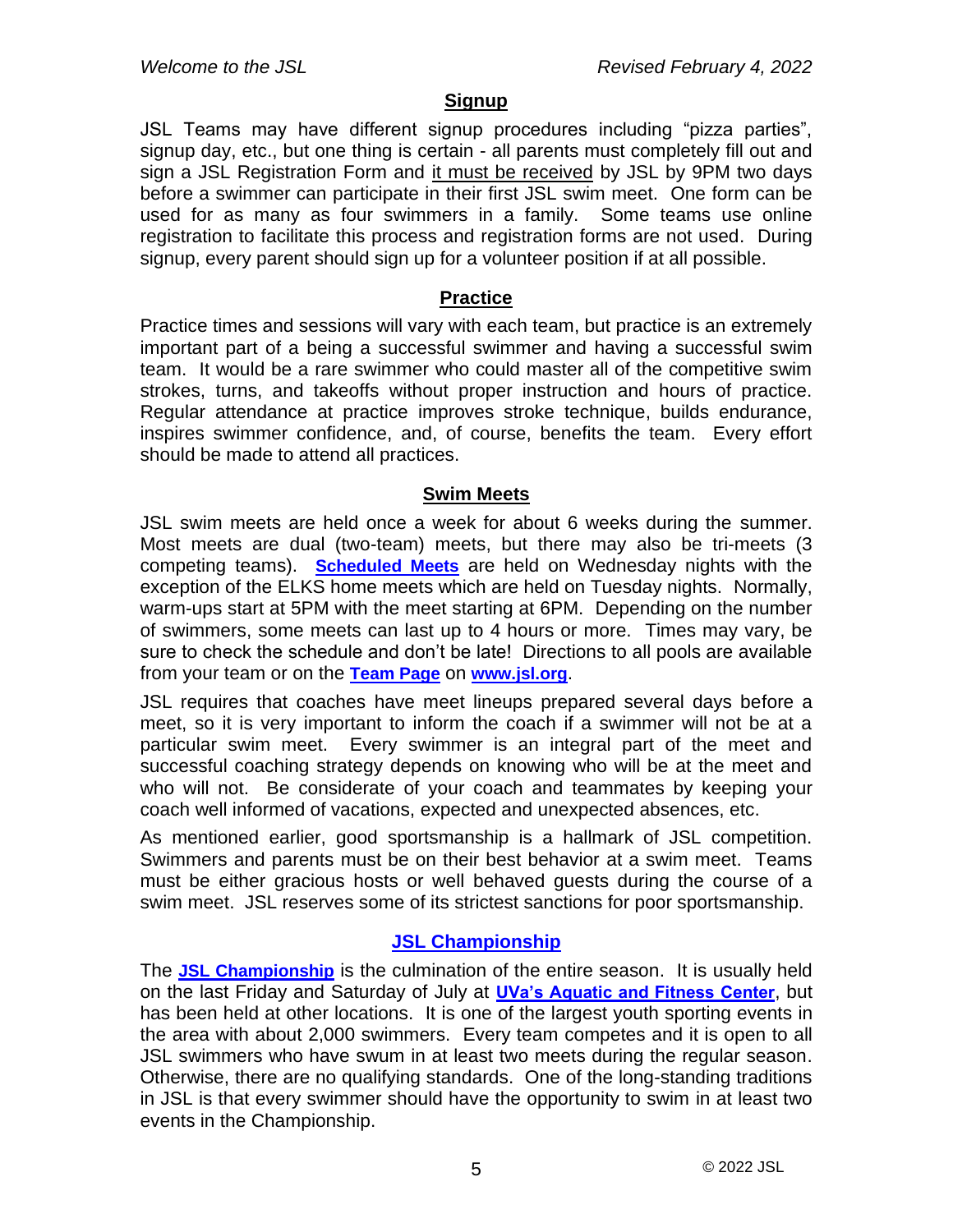#### **The Swim Strokes**

JSL follows all **[USA Swimming Rules and Regulations](https://www.usaswimming.org/docs/default-source/governance/governance-lsc-website/rules_policies/2022-mini-rulebook.pdf)** for take-offs, strokes, turns, and relays with some allowances made for younger swimmers who do not want to takeoff from the starting platform. All swimmers in JSL are subject to disqualification for improper technique; however, JSL allows 12 year old and under swimmers one false start without disqualification. Modifications to the rules are also allowed for swimmers with a disability. Following the **[USA](https://www.usaswimming.org/docs/default-source/governance/governance-lsc-website/rules_policies/2022-mini-rulebook.pdf)  [Swimming Rules and Regulations](https://www.usaswimming.org/docs/default-source/governance/governance-lsc-website/rules_policies/2022-mini-rulebook.pdf)** keeps the competition fair and equitable by preventing any swimmer from gaining an unfair advantage. It also ensures the integrity of the records in that all races, past and present, are swum under the applicable rules. The following are simplified descriptions of each stroke and relay used in the JSL – more detailed descriptions may be found in the **[USA](https://www.usaswimming.org/docs/default-source/governance/governance-lsc-website/rules_policies/2022-mini-rulebook.pdf)  [Swimming Rules and Regulations.](https://www.usaswimming.org/docs/default-source/governance/governance-lsc-website/rules_policies/2022-mini-rulebook.pdf)**

In the **[Freestyle \("free"\)](https://www.youtube.com/watch?v=SONx52cyltI)** the swimmer may swim any stroke desired, but will normally swim the "Australian Crawl". Because it is "freestyle", disqualifications are rare but may occur for such things as pushing off the bottom, using the lane line as a pull, or failing to touch the wall at the turn. The forward start from the starting platform is used, but swimmers may dive in from deck level or start in the water. There are two freestyle events, "long free" and "short free".

In the **[Backstroke \("back"\)](https://www.youtube.com/watch?v=JghqyliWwb4)** the swimmer must stay on their back except during the turns. Like freestyle, stroke disqualifications are rare, but disqualifications on the turns are more common. The backstroke start is made in the water with the swimmer facing the starting end of the pool, holding the platform hand grips, with feet submerged and placed against the wall.

In the **[Breaststroke \("breast"\)](https://www.youtube.com/watch?v=QGZ8rIy-YtI)** the swimmer must stay on their breast (except during the turns) and execute simultaneous horizontal arm strokes alternating with simultaneous "frog" kicks of the legs. The forward start from the starting platform is used, but swimmers may dive in from deck level or start in the water.

In the **[Butterfly \("fly"\)](https://www.youtube.com/watch?v=mS7daGYUaQI)**, arguably the most difficult stroke, the swimmer must stay on their breast (except during the turns) and execute simultaneous overhead arm strokes combined with simultaneous "dolphin" kicks of the legs. The forward start from the starting platform is used, but swimmers may dive in from deck level or start in the water.

In the **[Individual Medley \("IM"\)](https://www.youtube.com/watch?v=qw-HPBQZlCc)** the swimmer must swim one-fourth of the distance using each of the above strokes in the following order: fly, back, breast, and free. The forward start from the starting platform is used, but swimmers may dive in from deck level or start in the water.

In the **[Freestyle Relay \("FR"\)](https://www.youtube.com/watch?v=m686n1MGqjE)** four different swimmers must each swim onefourth of the distance using free style.

In the **[Medley Relay \("MR"\)](https://www.youtube.com/watch?v=oCRoz5SXvZE)** four different swimmers must each swim one of the following strokes in order for one-fourth of the distance: back, breast, fly, & free.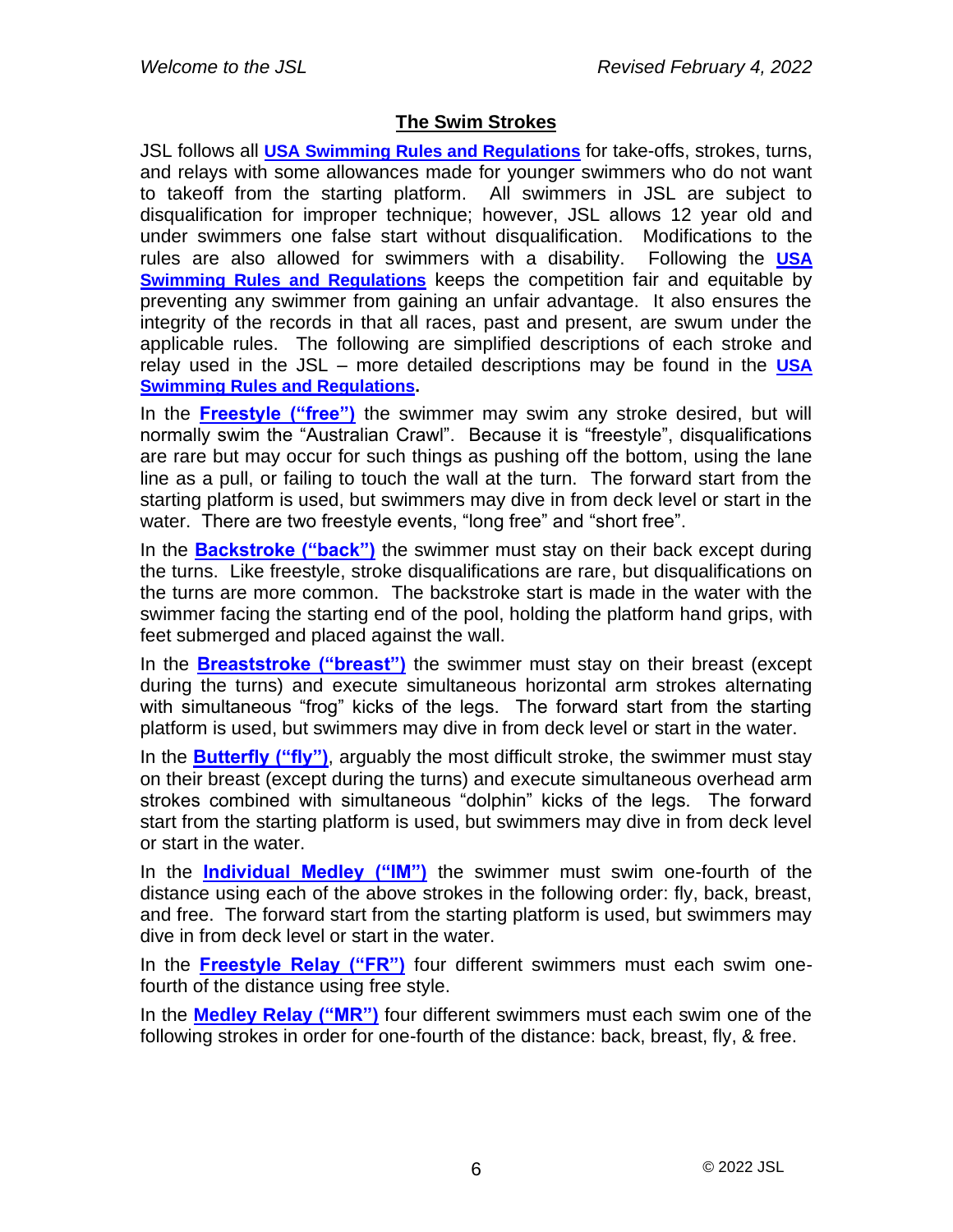#### **The Swim MEET Volunteer Positions**

As mentioned earlier, swim meets require a considerable number of parent volunteers to ensure that the meet is officiated fairly and run efficiently. The smallest meets in JSL will frequently have over 200 swimmers participating and may require more than 50 parent volunteers. There is a volunteer position available for those of all skill and knowledge levels – pick one you like and help your team and the JSL provide a great experience for your swimmer. There is even an award given each year to the **[League's outstanding volunteer](https://www.jsl.org/championship-awards-bob-garland2020.php?section=awards)**.

**All positions below link to a JSL online course for each position which must be reviewed PRIOR to serving**. More detailed and printable volunteer descriptions may be found in **[Section III of the](https://www.jsl.org/documents/bin/Current/JSLTeamManual.pdf#page=29) [JSL Team Manual.](https://www.jsl.org/documents/bin/Current/JSLTeamManual.pdf#page=29)**

The **[Referee](https://www.jsl.org/information2020.php?content=refcourse&menu=support§ion=workers)** ensures that all applicable rules are followed and properly enforced. Referees for dual meets are normally Certified Stroke-and-Turn judges.

The **[Meet Director](https://www.jsl.org/information2020.php?content=meetdirect&menu=support§ion=workers)** is one of the most important officials for the team and requires previous meet experience as well as a general knowledge of JSL rules and procedures. Meet directors must attend a preseason clinic & supervise all home meets and serve as the team's official representative at away meets.

The **[Clerk-of-Course](https://www.jsl.org/information2020.php?content=courseclerk&menu=support§ion=workers)** is responsible for lining up the swimmers in event and heat order prior to sending them to the starting blocks.

The **[Starter](https://www.jsl.org/information2020.php?content=starter&menu=support§ion=workers)** is responsible for lining the swimmers up at the starting blocks and ensuring a fair and equitable start. Starters should have previous meet experience. JSL requires that starters attend the preseason Starter's clinic or be USA Swimming or YMCA certified in this position.

The **[Stroke-and-Turn Judges](https://www.jsl.org/information2020.php?content=sandt&menu=support§ion=workers)** are positioned on the sides and ends of the pool to observe all swimmers for proper stroke and turn technique. They must disqualify ("DQ") a swimmer for not swimming in accordance with the rules. Stroke-and-Turn Judges must complete an online training course and attend a preseason JSL clinic or be USA Swimming, YMCA, or High School certified.

Two **[Sweep Judges](https://www.jsl.org/information2020.php?content=sweep&menu=support§ion=workers)** from each team are positioned on opposite sides of the pool at the finish line and serve as backups to the timers in determining the order of finish for every heat. This position requires a cool head and a keen eye.

The **[False Start Rope](https://www.jsl.org/information2020.php?content=falsestart&menu=support§ion=workers)** position is responsible for dropping a rope across the midwidth of the pool to stop (or recall) the swimmers in the event of a "false start". Although little training is required, this person must listen for the false start signal from the starter and quickly drop the rope to stop the race.

The **[Timers](https://www.jsl.org/information2020.php?content=timer&menu=support§ion=workers)** are positioned at the finish line and record the swimmers' times using stop watches. Official times determine the order of finish. Timing is another great way to be introduced to swimming with minimal training.

The **[Head of Table](https://www.jsl.org/information2020.php?content=headtable&menu=support§ion=workers)** should be familiar with all procedures at the scoring and awards table ("the table"). JSL encourages persons interested in this position to attend the preseason "Table" clinic if offered.

The **[Runner](https://www.jsl.org/information2020.php?content=runner&menu=support§ion=workers)** position is responsible for gathering all timing cards, sweep judge cards, and "DQ" cards after each heat or event and taking ("running") them to the "Table" area. It is another position which requires minimal training.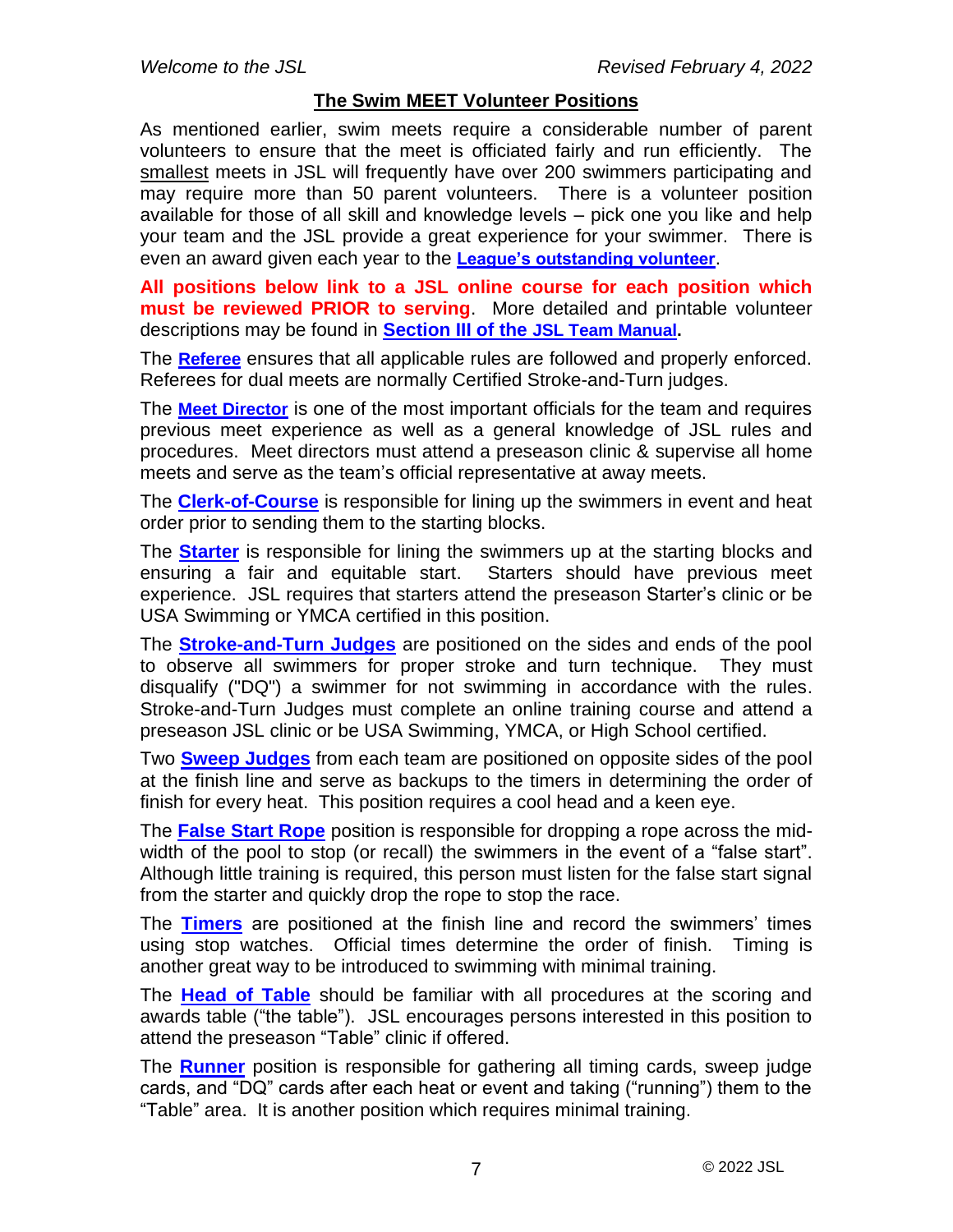The **[Sorter](https://www.jsl.org/information2020.php?content=sorter&menu=support§ion=workers)** is one of the most important positions at the "Table" and requires a thorough knowledge of sorting procedures and a cool head. The Sorter receives all of the cards from the Runner, "sorts" them into heat & event order, removes "DQ's", and determines the official time, place, and scoring for every swimmer.

The **[Computer Operator](https://www.jsl.org/information2020.php?content=compop&menu=support§ion=workers)** and **[Assistant](https://www.jsl.org/information2020.php?content=compassist&menu=support§ion=workers)** receive the cards from the Sorter and are responsible for entering final data into the Meet Manager program. Both should be familiar with the Meet Manager Program and the operation of laptop computers and printers. JSL requires all Computer Operators to attend the preseason clinic for this position or be certified by the Software Consultant.

The **[Backup Checker](https://www.jsl.org/information2020.php?content=backupchecker&menu=support§ion=workers)** confirms that all official times have been entered correctly by the Computer Operator. It requires minimal training.

The **[Awards](https://www.jsl.org/information2020.php?content=awards&menu=support§ion=workers)** position does not actually hand-write the ribbons any longer as most are printed by computer. This position ensures that all preprinted labels go on the correct awards which are placed in the correct team's award box. Minimal training is required.

The **[Refreshments](https://www.jsl.org/information2020.php?content=refreshments&menu=support§ion=workers)** position is supplied by the Home Team and is responsible for periodically distributing refreshments to all volunteers and coaches during the course of the meet. Minimal training is required.

The **[Meet Marshal](https://www.jsl.org/information2020.php?content=meetmarshal&menu=support§ion=workers)** position is supplied by the Home Team and is responsible for keeping order and ensuring safety on the deck. Minimal training is required.

#### **Other TEAM Volunteer Positions**

The **JSL Representative** is the team's official representative and spokesperson to the Board of the Jefferson Swim League. There is no way to be trained for this position, but the best candidate should have swim meet and team experience, a willingness to attend the monthly JSL meetings, and be able to cast an informed vote at JSL Board meetings on behalf of his or her team.

The **Championship Ad Coordinator** is responsible for selling ads for their team for the Championship Heat Sheet Program. Ad sales revenue is split between the JSL and the team selling the ad with the majority going back to the team. Ad sales are a very important source of income for the JSL and may be an important source of income for an individual team. While little training is required, this person must be willing to devote the time and energy to this important fund raising function.

The **Championship Committee** is a sub-committee of the JSL Board and is responsible for organizing and hosting the end-of-season Championship. Responsibility for hosting the JSL Championship rotates every four years among all of the JSL teams with four teams at a time serving as hosts. There is an extensive manual with detailed instructions for organizing this huge event. The ideal candidate for this position would be an organized, "can-do" individual willing to devote time and effort to provide a great experience for over 2,000 swimmers.

Depending on the organization and needs of individual teams, there may be many **more volunteer positions** available such as swim team committee, pool committee, concession stand, setup staff, social events, webmaster, etc. No team in JSL would turn down a willing and capable volunteer.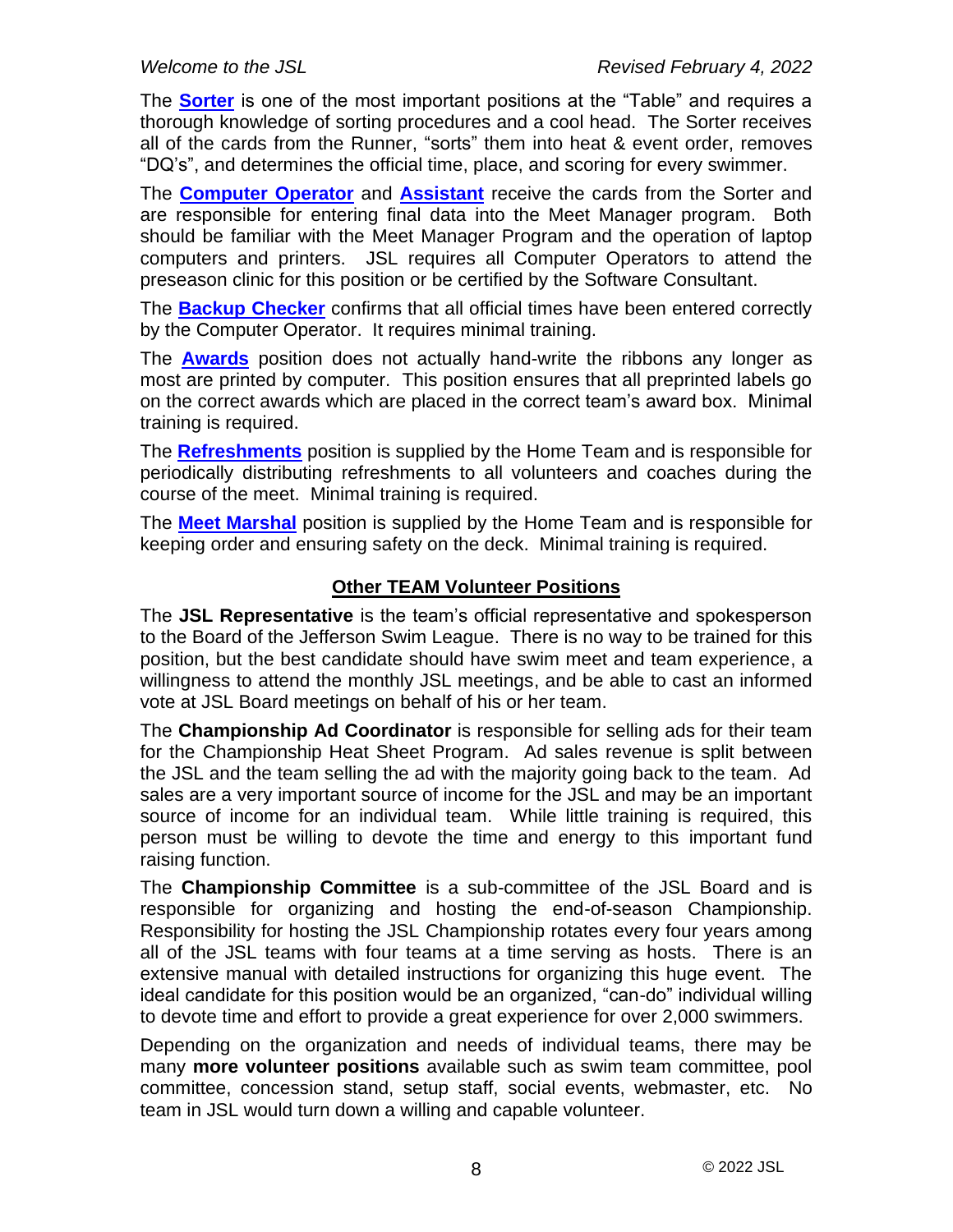#### **THE JSL ORDER OF EVENTS**

The following JSL Championship Order of Events lists all possible events that can be swum during a swim meet. However, because of time constraints, not all events are necessarily swum in every dual meet and the order of events may change. Please consult meet schedules. Each event below may be made up of multiple heats depending on the number of swimmers who are swimming the event and the number of lanes available. Swimmers are seeded in heats according to ability with the final heat made up of swimmers with the fastest seed times.<br>BOYS EVENTS

#### **BOYS EVENTS GIRLS EVENTS**

#### **8&U FREESTYLE RELAY Group Events**

\*\* P1 6&U 100yd/m Boys, Girls, &/or Mixed Free Relay (short course only) \*\*

#### **INDIVIDUAL MEDLEY Group Events**

|           | (Short Course Only) |              |
|-----------|---------------------|--------------|
|           | $3 \dots 9 - 10$    | 100 $vd/m$ 4 |
|           |                     | 100yd/m  6   |
| 7 13-14   |                     | 100yd/m  8   |
| $9$ 15-18 |                     | $100yd/m$ 10 |

#### **MEDLEY RELAY Group Events**

|              | (8&U relay is NOT swum in long course pools) |  |
|--------------|----------------------------------------------|--|
| 11  8&U      | $100yd/m$ 12                                 |  |
| 13 9-10      | 200vd/m 14                                   |  |
| 15 11-12     | 200yd/m 16                                   |  |
| 17  13-14    | 200yd/m 18                                   |  |
| 19………… 15-18 | 200yd/m 20                                   |  |

#### **SHORT FREESTYLE Group Events**

| ** | P21  6&U  | 25yd/m  P22 ** |  |
|----|-----------|----------------|--|
|    | 21  8&U   | 25yd/m 22      |  |
|    | $23$ 9-10 | 50yd/m 24      |  |
|    |           | 50yd/m 26      |  |
|    | 27  13-14 | 50yd/m 28      |  |
|    | 29 15-18  | 50yd/m 30      |  |

#### **BREASTSTROKE Group Events**

| 31  8&U    | 25vd/m 32 |
|------------|-----------|
| $33$ 9-10  | 50yd/m 34 |
|            | 50yd/m 36 |
| 37 13-14   | 50yd/m 38 |
| $39$ 15-18 | 50vd/m 40 |

#### **BACKSTROKE Group Events**

| P41  6&U   | 25vd/m  P42 |  |
|------------|-------------|--|
| 41  8&U    | 25yd/m 42   |  |
| $43$ 9-10  | 50yd/m 44   |  |
| $45$ 11-12 | 50yd/m 46   |  |
| 47  13-14  | 50yd/m 48   |  |
| 49 15-18   | 50yd/m 50   |  |

thru event P41 is half way in short course

thru event 43 is half way in long course

#### **BUTTERFLY Group Events**

| 51  8&U    | 25vd/m 52 |  |
|------------|-----------|--|
| $53$ 9-10  | 50yd/m 54 |  |
| $55$ 11-12 | 50yd/m 56 |  |
| 57 13-14   | 50yd/m 58 |  |
| 59 15-18   | 50vd/m 60 |  |

#### **LONG FREESTYLE Group Events**

| 61  8&U  | 50yd/m 62  |
|----------|------------|
| 63 9-10  | 100vd/m 64 |
| 65 11-12 | 100vd/m 66 |
| 67 13-14 | 100vd/m 68 |
| 69 15-18 | 100yd/m 70 |

#### **FREESTYLE RELAY Group Events**

|             | (8&U relay is NOT swum in long course pools) |  |
|-------------|----------------------------------------------|--|
| 1………… 8&U   |                                              |  |
| 73………… 9-10 | 200yd/m 74                                   |  |
| 75 11-12    | 200yd/m 76                                   |  |
| 77  13-14   | 200vd/m 78                                   |  |

79........... 15-18 200yd/m .............80

\*\* Ribbons only, no points, but records kept \*\*

*(Revised, 2017)*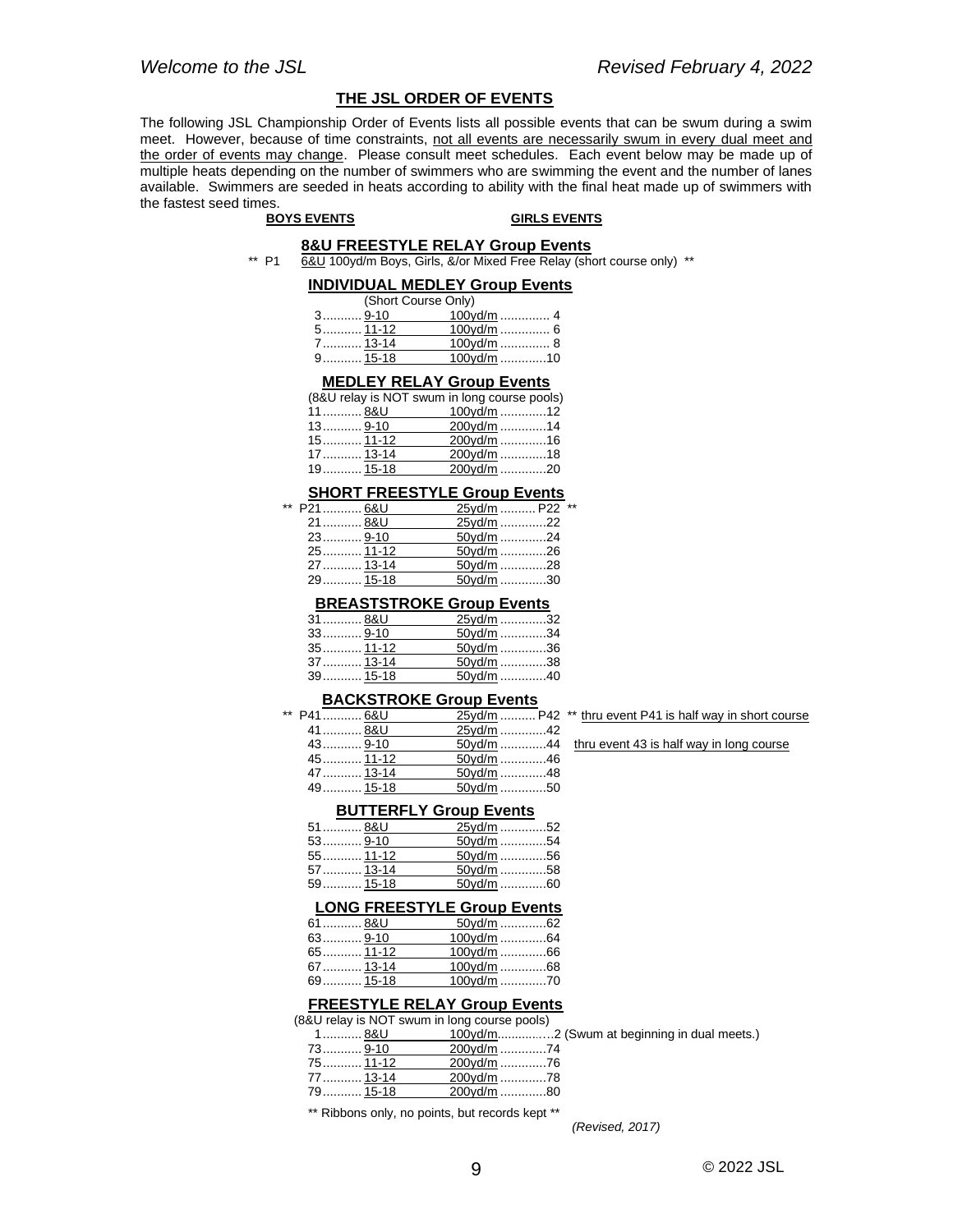#### **Helping Your Swimmer (and You) Through Their First Meet**

To a first time swimmer and new swim team parent, a swim meet can appear to be one of the wettest, wildest, and most disorganized events possible - wet and wild, maybe; but hardly disorganized.

Always arrive on time (or early) for warm-ups and report to your coach or other designated person. Find your team area, consult the posted event lists to see which events, heats, and lanes your swimmer will be swimming, and make note of this. Some parents find it helpful to write this information on the back of the swimmer's left hand in waterproof ink for quick reference. There is a pattern to the event numbers - all boys events are odd numbered, girls are even. All 5 year olds – 8 year olds swim in events ending in a 1 or 2; 9-10s in events ending in 3 or 4; 11-12s ending in 5 or 6; 13-14s ending in 7 or 8, and 15-18s ending in 9 or 0. As mentioned earlier, there are special events for 5 & 6 year olds and these begin with a "P". Event P1 can be boys, girls, or mixed free relay.

Prior to warm-ups, all swimmers should be cautioned to carefully enter feet first into unknown pools and water depths. (This should become a life-long habit.) Shallow water racing dives should only be attempted by swimmers who have been properly trained and are proficient in this skill. Parents who do not feel their swimmer can safely perform this takeoff should encourage them to use an alternate takeoff method.

Throughout the meet, listen carefully for the events as they are called. Older swimmers must report promptly to the Clerk-of-Course as their event is called, but it may be necessary for parents of younger swimmers to be responsible for getting their swimmer to the Clerk in a timely manner. It is not possible for the Clerks or coaches to locate swimmers and the meet does not stop to wait on a tardy swimmer.

The Clerks will organize the swimmers into heats according to their seeding (ability), give them timing cards, and get them to the starting blocks for their race. Nothing quite matches the excitement of seeing your swimmer get up on the blocks for the first time. Cheering is, of course, encouraged, but NOT while the starter is addressing the swimmers on the blocks. Flash pictures are also not a good idea at this time because they can be confused with the strobe light of the starting signal and cause your favorite swimmer to false start. USAS rules prohibit taking pictures behind the blocks.

During the race, cheer like a madman (madwoman?) for your swimmer and, no matter where they finish, offer encouragement. Swimming is unique in that swimmers can actually swim against themselves each week by bettering their previous times in their events. Smart parents emphasize this improvement from meet to meet rather than dwelling on who was first or last.

Occasionally a swimmer is disqualified ("DQ'd") in an event for faulty technique. This is understandable, as the rules for strokes and turns are quite specific and swimmers often get very excited during the race. The coach will be able to determine why a swimmer was disqualified and work on improvement during future practices. It is not appropriate for a parent, swimmer, or coach to yell at or even approach a Stroke-and-Turn Judge to question a disqualification. This is considered unsportsmanlike conduct and may result in penalties against your team. Questions regarding judging or other issues should be directed to your Coach or Meet Director in a polite and respectful manner.

Award ribbons are a big part of swimming, but are not usually given out at the meet. Most teams give out ribbons during practice on the day following a swim meet. JSL rewards swimmers for their efforts by providing ribbons through  $16<sup>th</sup>$  place plus heat winners, time improvement ribbons, and super swimmer ribbons.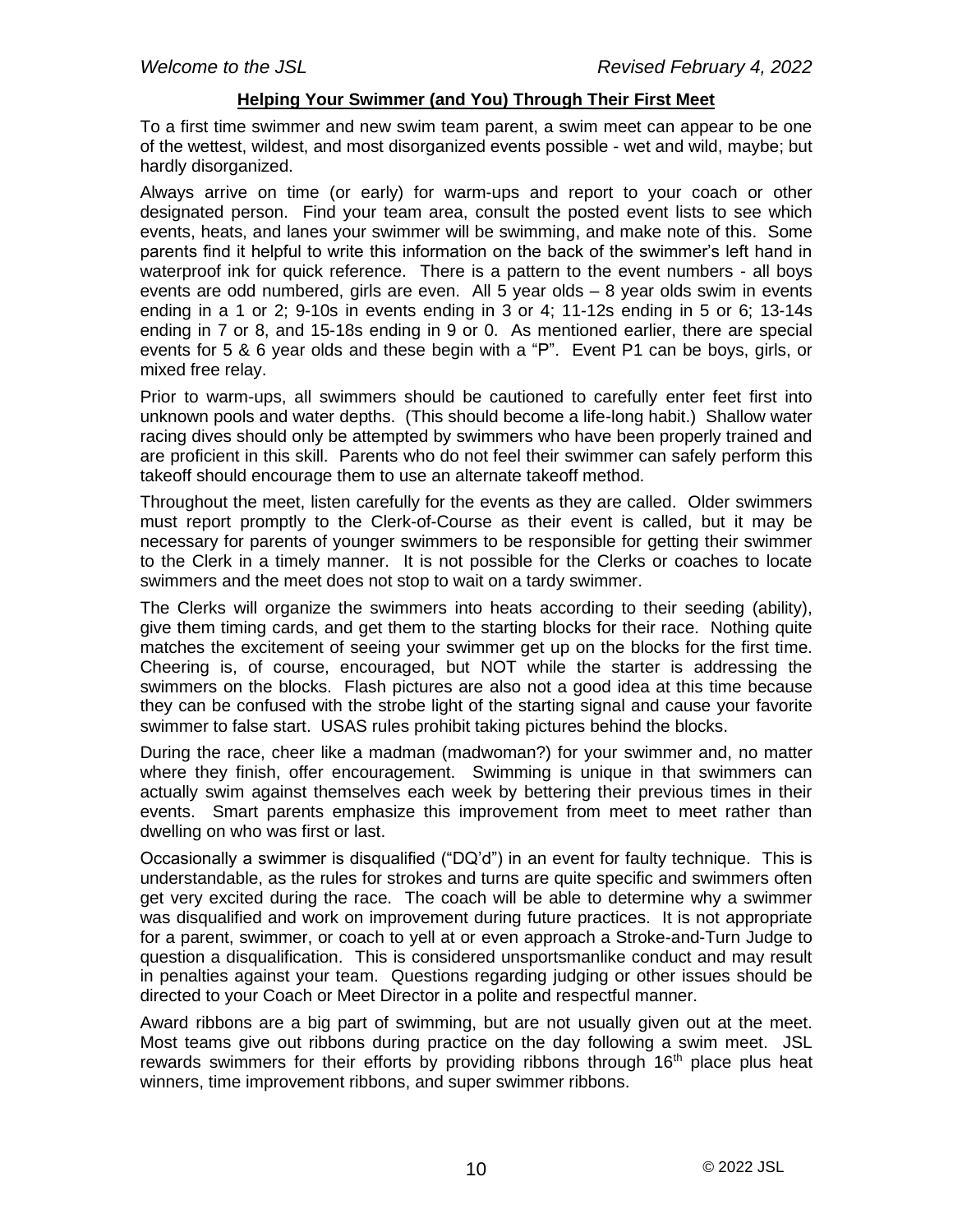*Welcome to the JSL Revised February 4, 2022*



### **The Jefferson Swim League (JSL) and the Ben Hair Just Swim for Life Foundation (BH-JSL)**

**The concept of a learn-to-swim program for those disadvantaged children who do not have access to JSL was started by JSL [\(www.jsl.org\)](https://www.jsl.org/index.php) and was called "Just Swim for Life" (also "JSL").** The concept was originally presented to the Jefferson Swim League Board by Bob Garland in 2007.

**The JSL Board made a commitment to the original "Just Swim for Life" learn-to-swim program, but the idea failed to gain traction until Gordon Hair became involved after the tragic death of his son, Ben (an ex JSL swimmer) in 2009.** Gordon wanted to start a program in his son's memory and, because the concept already existed within the Jefferson Swim League, it was agreed that the name would be changed to "Ben Hair - Just Swim for Life" (BH-JSL) and Gordon would become the primary administrator. (The name was changed slightly, adding "Foundation" at a later date). Gordon and Larry Gimple provided some of the initial funding and under Gordon's leadership, the idea took off.

**Although it is a separate 501(c)(3) tax exempt charity with its own Board of Directors, BH-JSL is still "connected at the hip" with JSL.** By far the majority of volunteers come from JSL, various JSL teams run BH-JSL learn to swim programs, and JSL supports BH-JSL financially and administratively. Along with Bob Garland, the JSL Vice-President and Past-President serve on the Board of BH-JSL and Gordon serves as a Consultant to the JSL Board. Additionally, the BH-JSL website **[\(www.bhjsl.org/\)](http://bhjsl.org/)**, grant applications, etc. also confirm the relationship between JSL and BH-JSL.

**JSL continues to support BH-JSL financially by giving \$1.00 of each swimmer registration to BH-JSL and through additional grants and**  support. Through the end of 2021, JSL has directly contributed more than \$38,000 to BH-JSL. JSL volunteers have contributed hundreds (if not thousands) of hours teaching thousands of children how to swim with the goal of waterproofing the Central Virginia area.

**BH-JSL is a valuable charitable partner of the JSL and needs the ongoing financial, volunteer, and administrative support of JSL.** Its mission is entirely consistent with JSL Bylaw #1: *"The purpose of this Board is to ensure a summer age group swimming program in the Central Virginia area and to provide a maximum opportunity for the greatest number to participate."*

> **To [volunteer](https://www.bhjsl.org/help-us/volunteer/) or [donate](https://www.bhjsl.org/help-us/donate/) to BH-JSL: Please go to [www.bhjsl.org/](https://www.bhjsl.org/) and select "Help Us".**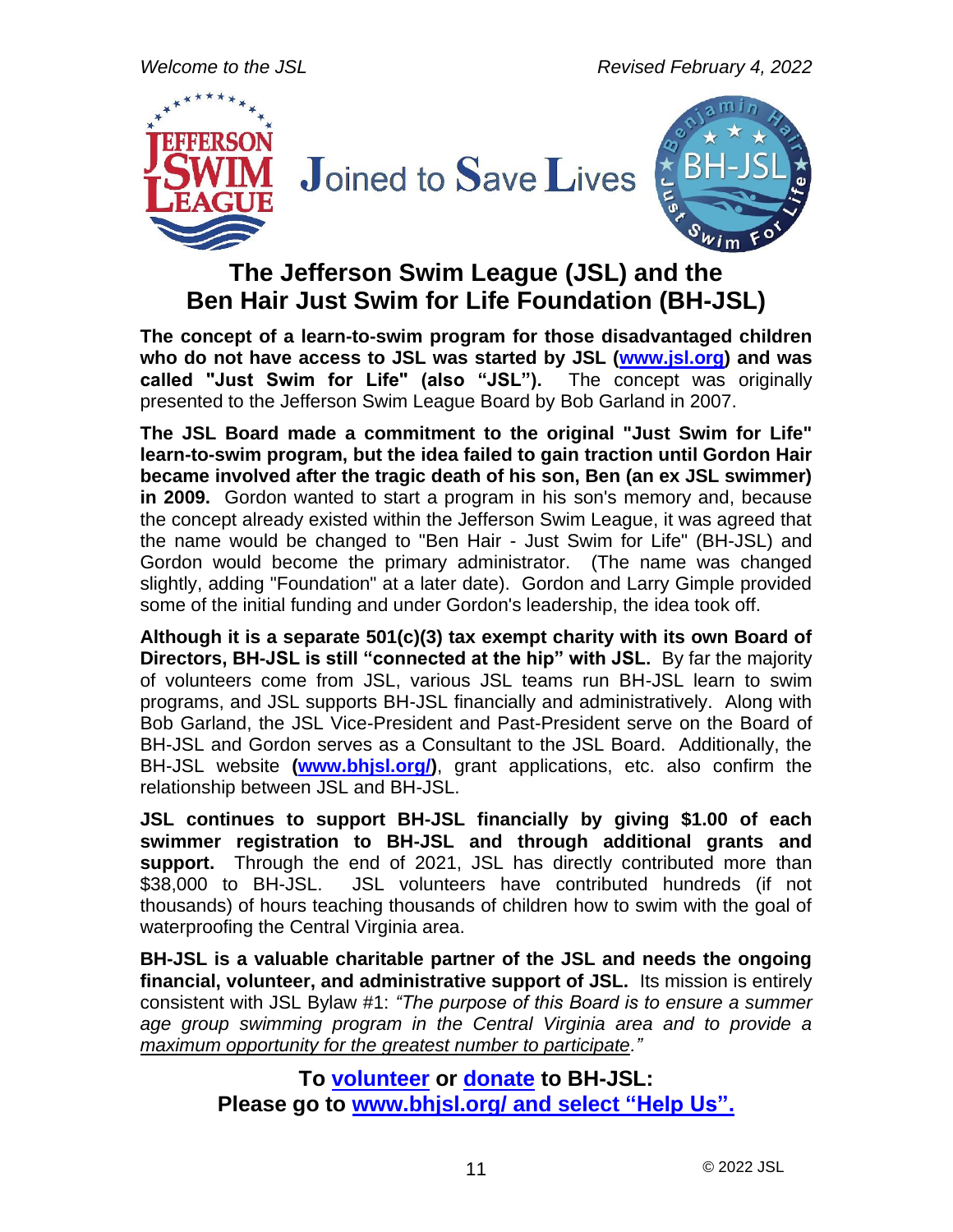

**A Program for the Jefferson Swim League (JSL)**

**The Ben Hair – Just Swim for Life Foundation (BH-JSL) makes money available to JSL teams to teach financially disadvantaged children how to swim. This program is beneficial to BH-JSL, JSL teams, and JSL swimmers, but most importantly will further the goal of waterproofing the community.**

**The basic elements of this program are as follows:**

- **Limited to the first THREE WSI applicants.** WSI's must be 16 years old or over and recommended by their coach.
- **BH-JSL will pay to certify Water Safety Instructors (WSI) employed by the teams provided they agree to provide a NO-COST learn-to-swim program to at least 12 kids who otherwise would not have had an opportunity or financial means to participate in a paid learn-to-swim program provided by the JSL team.**
- **Learn-to-swim classes take 6 hours to complete, ideally with eight 45 minute sessions over 8 days or up to 6 weeks (1 hour per week).** The team would be paid for 6 hours for each class and the maximum number of swimmers in each class is 6. There cannot be a charge for the class.
- **Once the classes have been taught, BH-JSL will pay the team for the expense of WSI certification and the cost to teach the required learn to swim classes at the normal hourly pay rate for teaching.** This will be done with a rebate check back to the team after the attached form is returned to BH-JSL certifying that at least 12 financially disadvantage children have been taught to swim at no cost to them.
- **Once the team has satisfied that one requirement, the WSI is free to teach any children how to swim**. Of course, BH-JSL would like for the WSI to continue teaching beyond this and will continue to pay the normal pay rate for teaching additional children who are financially disadvantaged, provided the classes are taught at no cost to the children.

**BH-JSL is a valuable charitable partner of the JSL and needs the ongoing financial, volunteer, and administrative support of JSL.** Its mission is entirely consistent with JSL Bylaw #1: *"The purpose of this Board is to ensure a summer age group swimming program in the Central Virginia area and to provide a maximum opportunity for the greatest number to participate."*